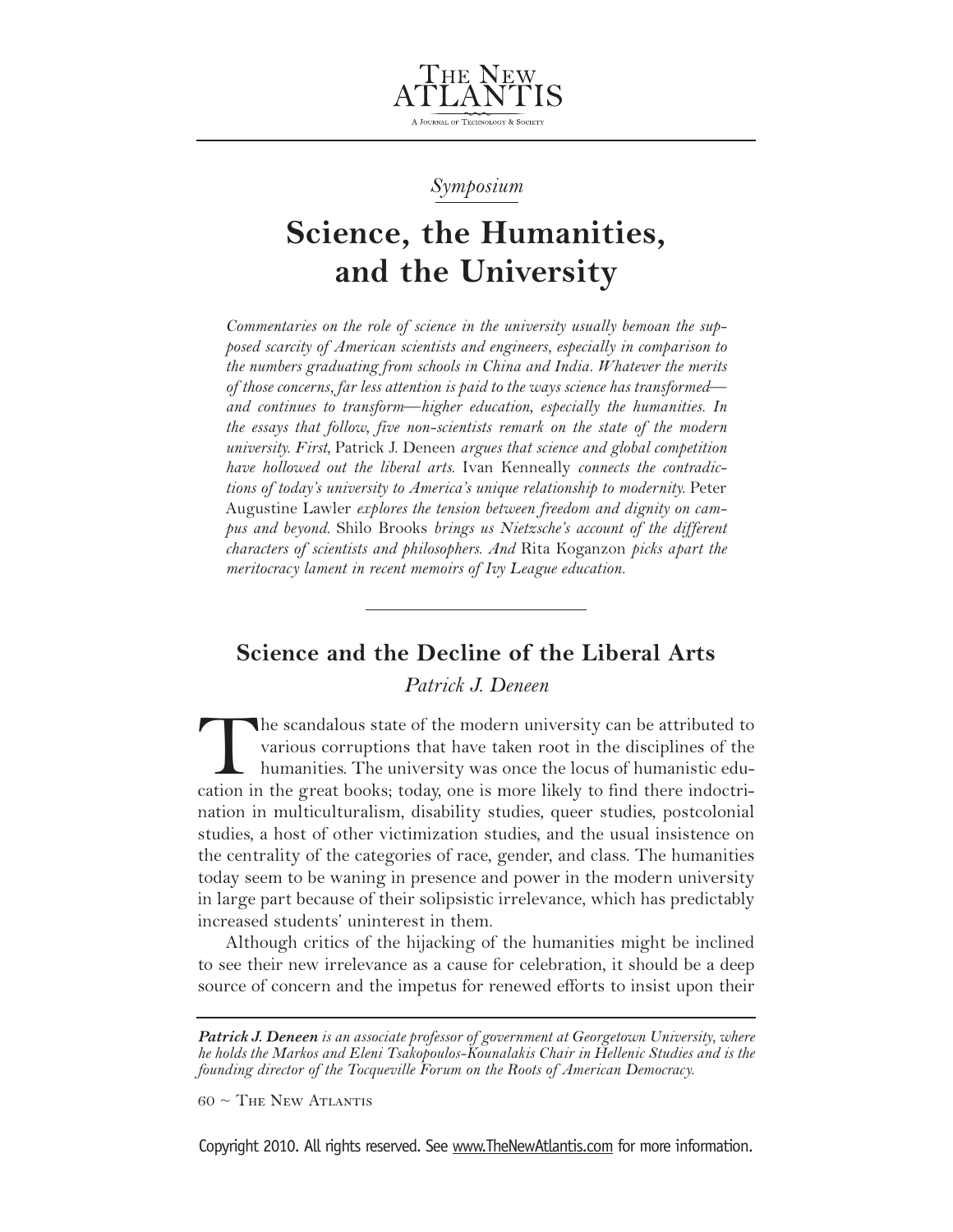central place in the liberal arts, rightly understood. However, to reclaim the rightful place of the humanities, it is necessary first to diagnose the origins of their descent. Those origins must be seen on a wide canvas, not merely starting in the liberationist climate of the 1960s, but having a pedigree that goes back centuries rather than decades. The crisis of the humanities in fact began in the early modern period with the argument that a new science was needed to replace the "old science" of the liberal arts, a new science that no longer sought merely to *understand* the world and its creatures, but to *transform* them. This impulse gave rise first to a scientific revolution in theory, and eventually a scientific, industrial, and technological revolution in fact. Importantly, it afforded theories of rationalization and standardization in method, while rejecting older claims of tradition and culture, of cult and creed, of myth and story. It has given rise to unprecedented prosperity, opportunity, openness, discovery, and technology—contributing greatly to what Francis Bacon called "the relief of man's estate." But at the same time, in displacing the humanities, it has made modern humanity increasingly subject to a kind of ungovernable hubris. Ultimately, modern science aspires to reach beyond the mastery of nature to the mastery of *human* nature, the last frontier for its dominion. The displacement of the humanities has led inevitably to a Gnostic disdain for the human.

A different conception of knowledge formerly lay at the heart of liberal education. It was pre-modern in origins, mostly religious and cultural, deriving its authority from the faith traditions and cultural practices that one generation sought to pass on to the next. It still exists on many campuses as a palimpsest that a discerning eye can yet read—the Gothic buildings; the titles "professor," "dean," and "provost"; the flowing robes donned once or twice a year for ceremonial occasions—these and other holdover presences and practices are fragments of an older tradition all but dead on most college campuses, but reminders, nonetheless, of what had once been the animating spirit of these institutions.

For centuries, the humanistic disciplines were at the heart of the university; while the sciences were an integral part of the original liberal arts education, they were considered the main avenue toward understanding the natural and created order of which mankind was the crown. Recognizing man as the most deserving object of study but, by the same token, the most challenging, this older tradition sought to foster an ethic of humility: to seek to understand while admitting to the insufficiency of the human capacity ever to fully understand.

The "older science" recognized that a unique feature of man was his capacity for liberty: not driven by mere instinct, man was singular among

FALL 2009/WINTER 2010  $\sim 61$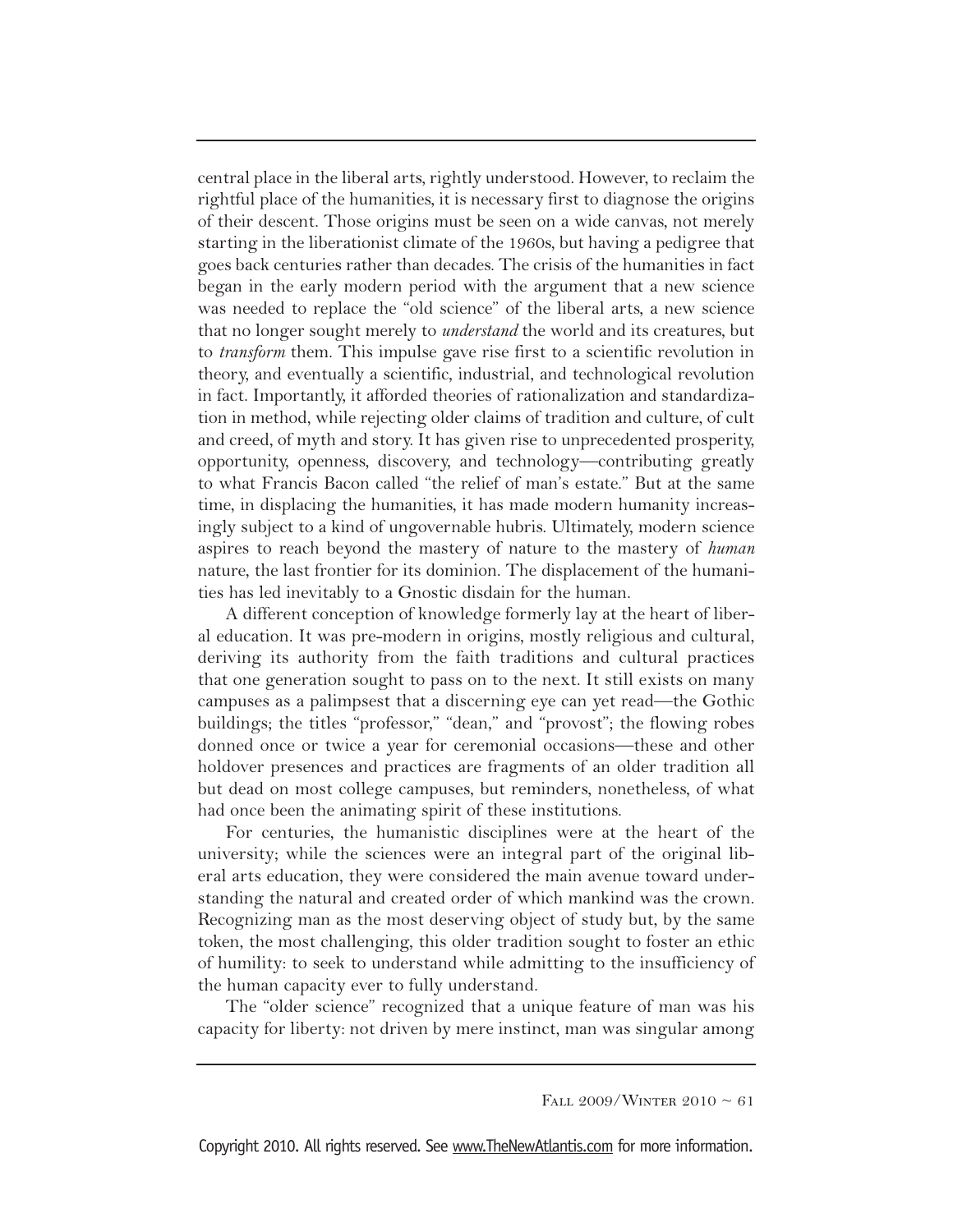the creatures for his ability to choose, to consciously direct and order his life. This liberty, as understood by the ancients and Biblical religions, was subject to misuse and excess: some of the oldest stories in our tradition, including the story of the fall from Eden, told of the human propensity to use freedom badly. To understand ourselves was to understand how to use our liberty well, especially how to govern appetites that seemed insatiable. The liberal arts recognized that submission to these limitless appetites would result in the loss of our liberty and reflect our enslavement to desire. They sought to encourage that hard task of negotiating what was permitted and what was forbidden, what constituted the highest and best use of our freedom and what actions were hubristic, immoral, wrong. To be free—*liberal*—was itself an *art*, something that was learned not by nature or instinct, but by refinement and education. At the center of the liberal arts were the humanities, the education of how to be a human being. Each new generation was encouraged to consult the great works of our tradition, the vast epics, the classic tragedies and comedies, the reflections of philosophers and theologians, the revealed Word of God, those countless books that sought to teach us what it was to be human—above all, how to use our liberty well.

#### **The Rise of the Multiversity**

In the nineteenth century, U.S. institutions of higher learning began to emulate the German universities, dividing themselves into specialized disciplines and placing stress on expertise and the discovery of new knowledge. The religious underpinnings of the university dissolved; the comprehensive vision that religion had afforded the humanities was no longer a guide. What had been the organizing principle for the efforts of the university—the tradition from which the faculty received their calling—was systematically disassembled. In the middle part of the twentieth century, renewed emphasis upon scientific training and technological innovation—spurred especially by massive government investment in the "useful arts and sciences"—further reoriented many of the priorities of the university system.

When conservative critics of our universities nowadays lament the decline of liberal education, they usually decry its replacement by a leftleaning politicized agenda. But the deeper truth is that liberal education has been more fundamentally displaced by scientific education buttressed by the demands of global competition. While conservatives might wish to apportion blame to those increasingly irrelevant faculty whose post-

 $62 \sim$  The New Atlantis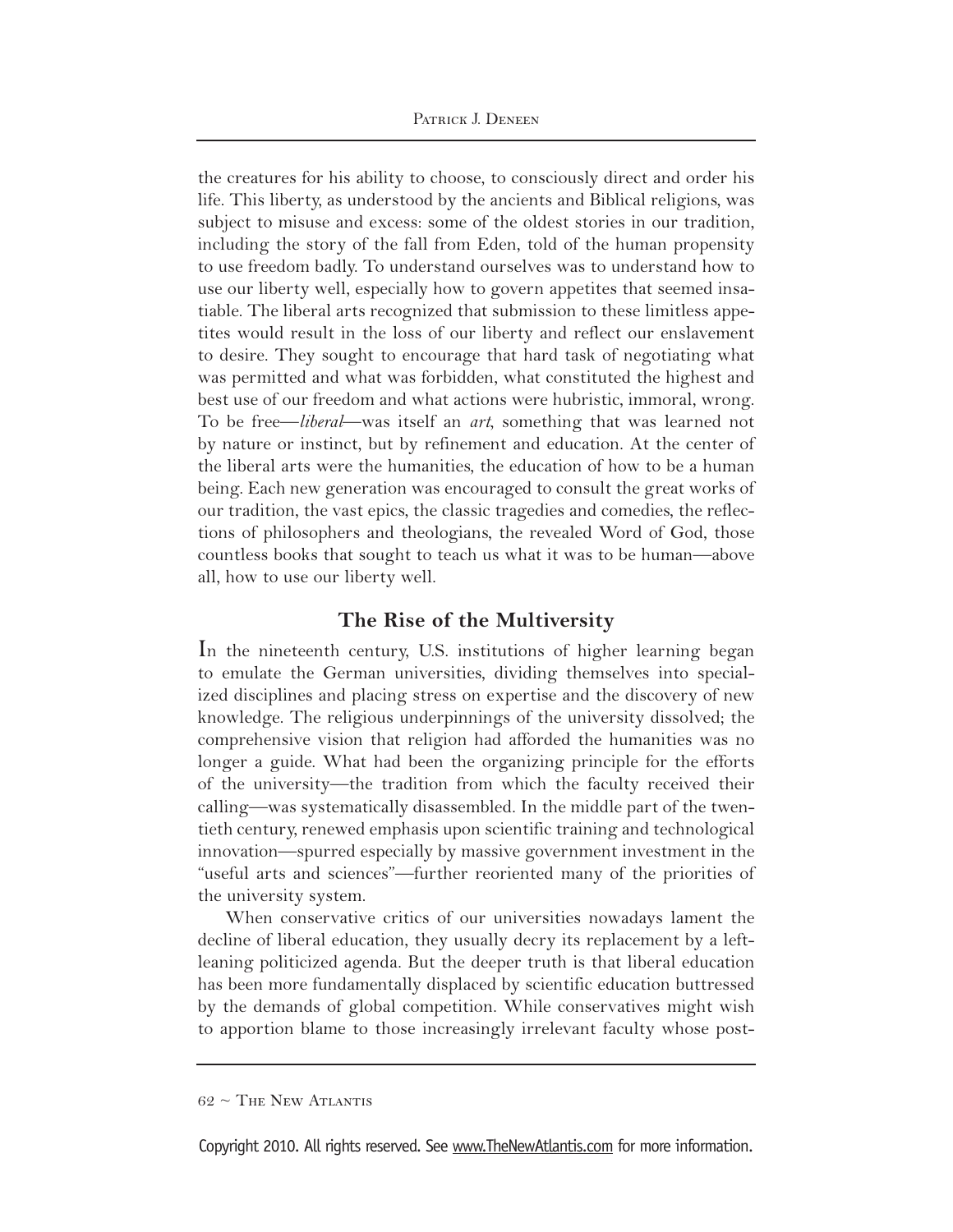modernism has become a form of stale institutional orthodoxy, the truth is that the rise of this sort of faculty was a response to conditions that were already making liberal education irrelevant, a self-destructive effort to make the humanities "up to date." These purported radicals—mostly bourgeois former children of the 1960s—were not agents of liberation, but rather symptoms of the neglect of the liberal arts in a dawning new age of science reinforced by global competition.

Declaring the idea of the *university* to be passing into archaism, the president of the University of California, Clark Kerr, hailed in his 1963 Godkin Lectures (eventually expanded and published as the hugely influential *The Uses of the University*) the rise of a new system, the *multiversity*, an entity "central to the further industrialization of the nation, to spectacular increases in productivity with affluence following, to the substantial extension of human life, and to worldwide military and scientific supremacy." The incentives and motivations of the faculty would be brought increasingly into accord with the new science's imperative to create new knowledge: faculty training would emphasize the creation of *original work*, and tenure would be achieved through the publication of a corpus of such work and the approval of far-flung experts in the field. A market in faculty hiring and recruitment was born.

The university was to be restructured to stress innovation and progress. Educational reformers followed the lead of John Dewey in striving to replace "book learning" with *doing*. The past was understood to offer little guidance in a world oriented toward future progress. Dewey argued that

that which is taught  $\lceil \text{today} \rceil$  is thought of as essentially static. It is taught as a finished product, with little regard either to the ways in which it was originally built up or to the changes that will certainly occur in the future. It is to a large extent the cultural product of societies that assumed the future would be much like the past, and yet it is used as educational food in a society where change is the rule, not the exception.

At the heart of the old university was the library, normally a beautiful building and almost always occupying a central place on campus, in keeping with its central place in the transmission of culture and tradition. In Dewey's formulation, the library's place of preeminence was instead occupied by the laboratory. (Indeed, John Dewey began the "Lab School" in Chicago, replacing a curriculum based on books with "experiential learning.") Core curricula—formed originally out of an understanding of what older generations had come to believe necessary for the formation of fully human

FALL 2009/WINTER 2010  $\sim 63$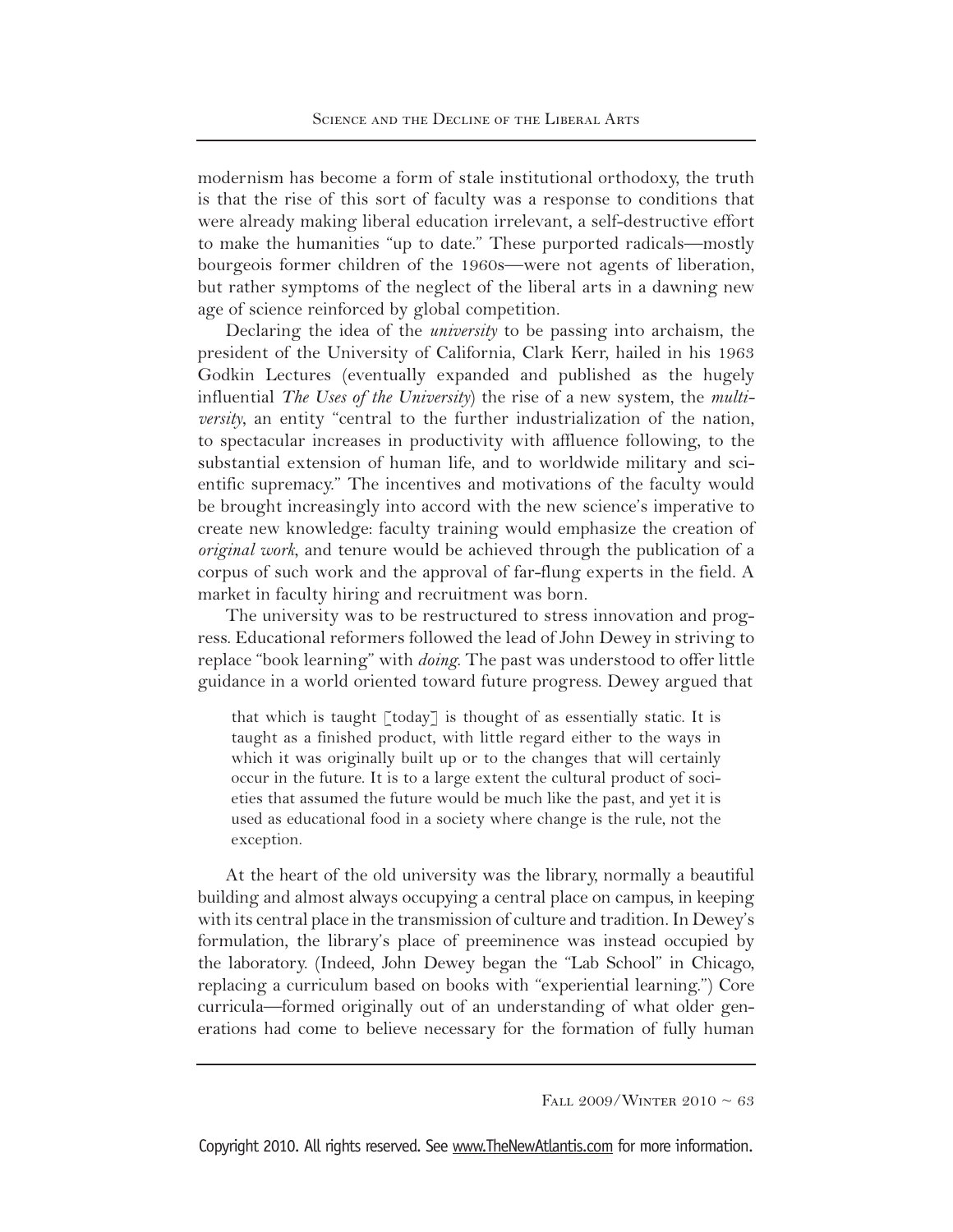beings—were displaced increasingly by either "distribution requirements" or no requirements whatsoever, in the belief that young students should be free to establish their course of study according to their own lights.

In response to these tectonic shifts, the humanities began to question their place within the university. Their practitioners still studied the great texts, but if the practice remained the same, the purpose was increasingly unclear. Did it make sense any longer to teach young people the challenging lessons of how to use freedom well, when increasingly the scientific world seemed to make those lessons unnecessary? Could an approach based on culture and tradition remain relevant in an age that valued, above all, innovation and progress? How could the humanities prove their worth, in the eyes of administrators and the broader world?

#### **Liberalism and Liberation**

These doubts within the humanities became the fertile seedbed for selfdestructive tendencies. Informed by Heideggerian theories that placed primacy on the liberation of the will, first poststructuralism and then postmodernism took root. These and other approaches, while apparently hostile to the rationalist claims of the sciences, were embraced out of the need to conform to the academic demands being set by the natural sciences, especially for "progressive" knowledge. Faculty could demonstrate their progressiveness by showing the backwardness of the texts; they could "create knowledge" by showing their own superiority to the authors they studied; they could display their anti-traditionalism by attacking the very books that were the basis of their discipline. Philosophies that preached "the hermeneutics of mistrust," that exulted in exposing the way texts were deeply informed by inegalitarian prejudices, and that even questioned the idea that texts contained a "teaching" at all, offered the humanities the possibility of proving themselves relevant in the terms set by the modern scientific approach. By adopting a jargon only comprehensible to a few "experts," they could emulate the scientific priesthood—betraying the original mandate of the humanities to guide students through the cultural inheritance and teachings of the classic books. Professors in the humanities showed their worth by destroying the thing they studied.

Underlying this auto-immolation was an acceptance of the modern understanding of *liberty*. For the humanities, liberty had long been understood to be the achievement of hard discipline, a victory over appetite and desire. But in the twentieth century, the humanities adopted the modern, scientific understanding, which holds that liberty is constituted by the

 $64 \sim$  The New Atlantis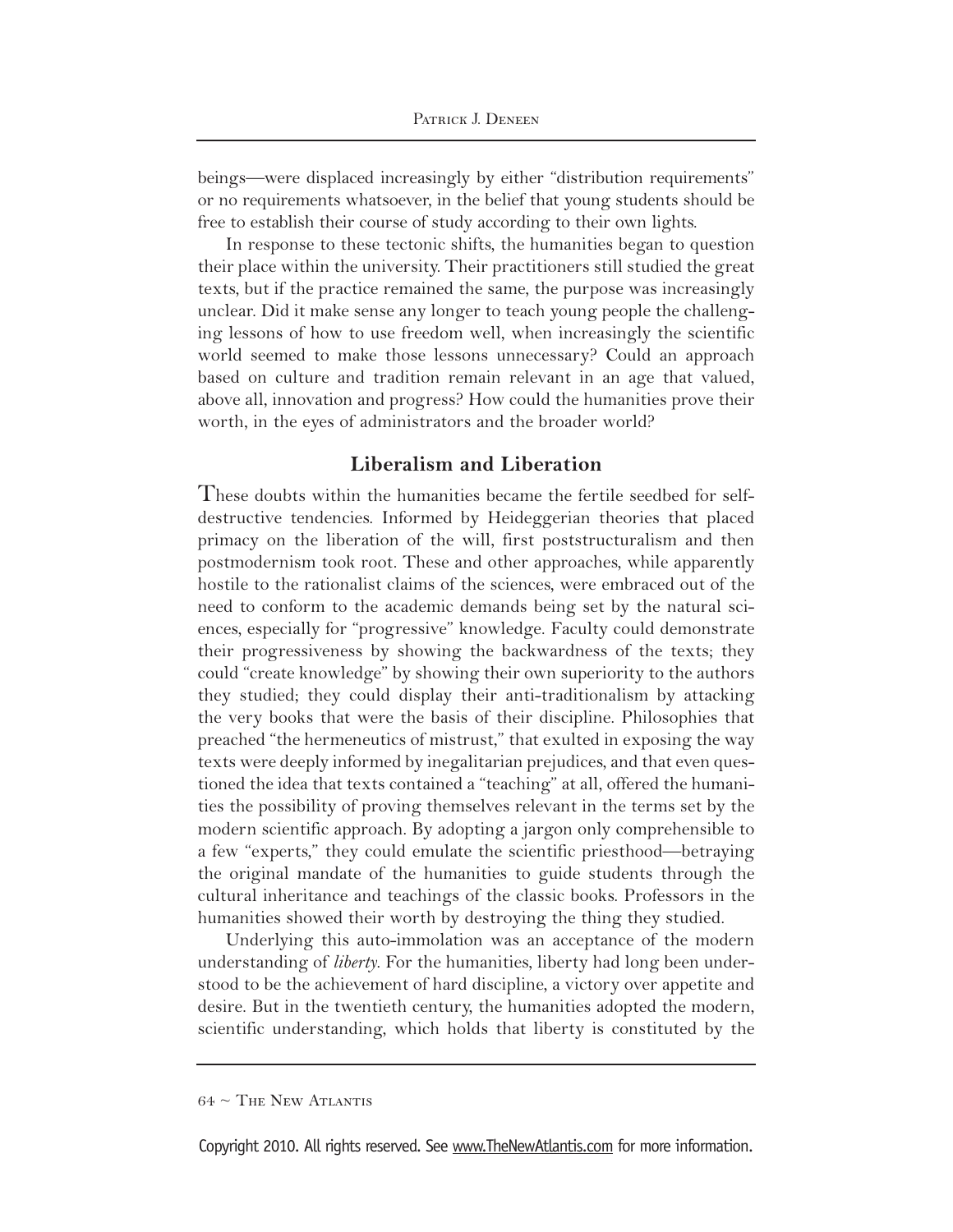removal of obstacles, by the overcoming of limits, by the transformation of the world—whether the world of nature or the nature of humanity itself. Education thus came to be seen as a process of liberation, not the cultivation of self-restraint. Postmodernism sought to expose all forms of power and control, implying that the ideal human condition was one of complete liberty—even the liberty from what was once understood to be human.

And so, in an effort to outdo their scientific competitors, the humanities became the most conspicuously liberative of the disciplines, even challenging (albeit fecklessly) the legitimacy of the scientific enterprise. Natural conditions—such as those inescapably linked to the biological facts of human sexuality—came to be regarded as "socially constructed," including "gender" and "heteronormativity." Nature was no longer a standard in any sense, since nature was now manipulable. Why accept any of the facts of biology when those "facts" could be altered? If man had any kind of "nature," then the sole permanent feature that seemed acceptable was the centrality of will—the raw assertion of power over any restraints or limits that would otherwise define him, and the endless possibilities of self-creation.

Contemporary circumstances have only accelerated the demise of the humanities. In the absence of forceful defenses of their existence on today's campuses, a combination of demands for "usefulness" and "relevance," along with the reality of shrinking budgets, are likely to make the humanities an ever smaller part of the university. They will persist in some form as a "boutique" showcase, an ornament that indicates respect for high learning, but the trajectory of the humanities continues to be one of decline.

While few professors of the humanities are now able to articulate grounds for protest, I would think the humanities of old would be able to muster a powerful argument against this tendency. The warning would be simple: at the end of the path of liberation lies enslavement. Liberation from all obstacles is finally illusory, because human appetite is insatiable and the world is limited. Without mastery over our desires, we will be eternally driven by them, never satisfied by their attainment.

The response of the leadership of our nation and our institutions of higher learning to the recent economic crisis is not promising in this regard. Absent in the attempt to master the situation with quasi-scientific tools—the calls for regulation, for better technical knowledge of the financial markets—is a simple but forgotten moral truth: We cannot live beyond our means.

FALL 2009/WINTER 2010  $\sim 65$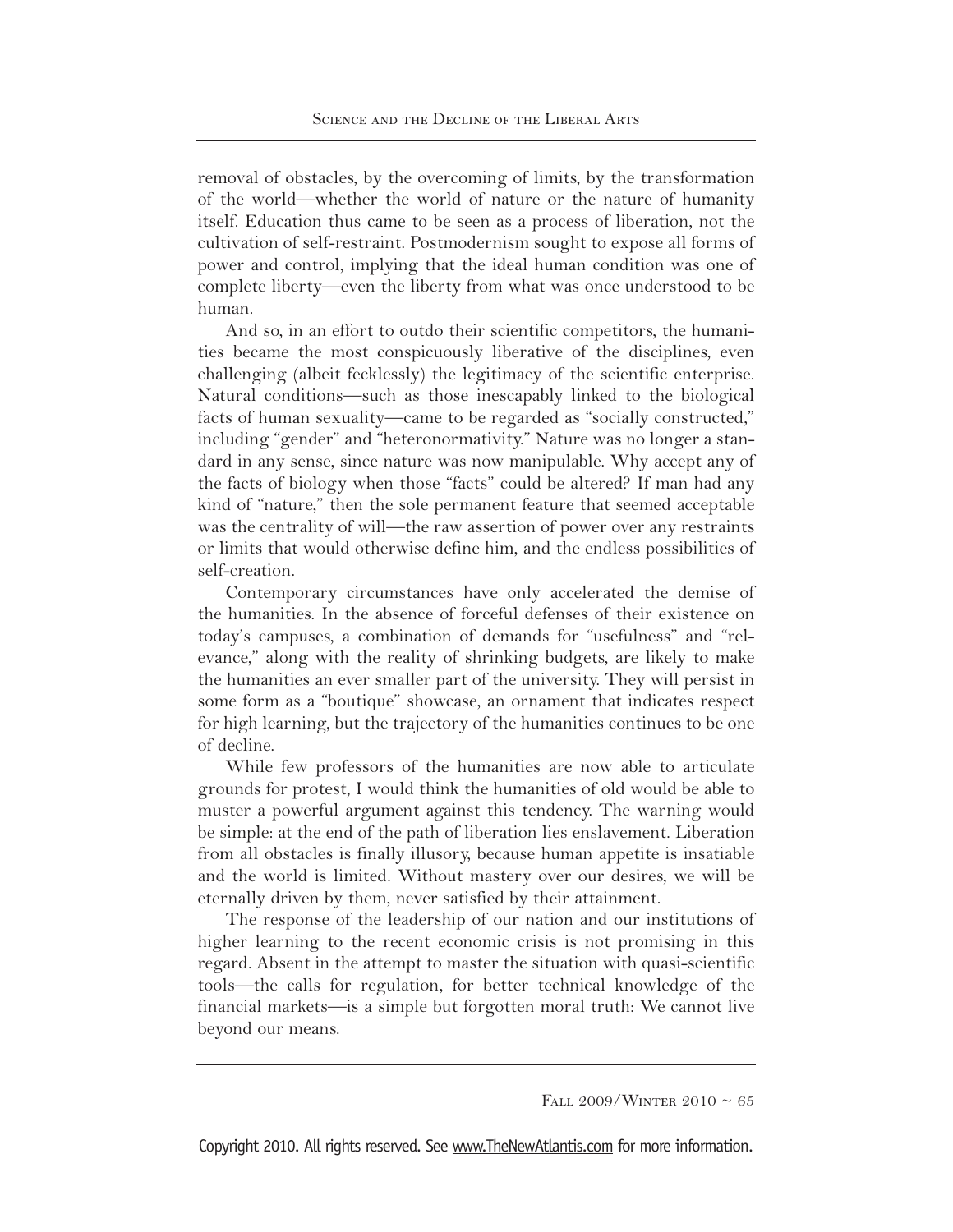At colleges across the land, panel discussions organized on the economic crisis have bemoaned such things as the absence of oversight, a lax regulatory regime, failures of public and private entities to exercise diligence in dispensing credit or expanding complex financial products. But what university president or leader has admitted that there was some culpability on the part of his *own* institution for failing to well-educate its students? After all, it was the leading graduates of the elite institutions of the nation who occupied places of esteem in financial and political institutions throughout the land that helped to precipitate this crisis. Our universities readily take credit for their Rhodes scholars and Fulbright award winners. What of those graduates who helped foster an environment of avarice and get-rich-quick schemes? Are we so assured that they did not learn exceedingly well the lessons that were taught them in college?

#### **Reclaiming Liberal Education**

If we are to avoid the excesses of modernity—the flattening of the soul, an ethic of consumption, the depletion of the world's resources—we must seek to restore the liberal arts. While a great patchwork of liberal arts colleges remains, most liberal arts institutions have been deeply shaped by the presuppositions of the scientific outlook. Hiring and promotion are made increasingly in accordance with demands of research productivity. Liberal arts departments and colleges operate in the shadow of major research institutions at which scientific-seeming priorities dominate—and so they have internalized those priorities, even if they are not well suited to a liberal arts setting. As a result, many of these institutions incoherently aspire to elite status by aping the research universities.

Yet their reconstitution is not wholly out of reach. When we consider the history of the liberal arts, we rightly recognize a variety of different institutions, most (at least once) religiously-affiliated. Most were formed with some relationship to the communities in which they were built—whether their religious traditions, attentiveness to the sorts of career prospects that the local economy would sustain, a close connection to the "elders" of the locality, a strong identification with place, and the likelihood of a student body drawn from nearby. Most sought a liberal education not to fully liberate their students from place and the "ancestral," but to steep them in the traditions whence they came, deepening their knowledge of the sources of their beliefs, seeking to return them to their communities where they would be expected to contribute to civic wellbeing and continuity.

 $66 \sim$  The New Atlantis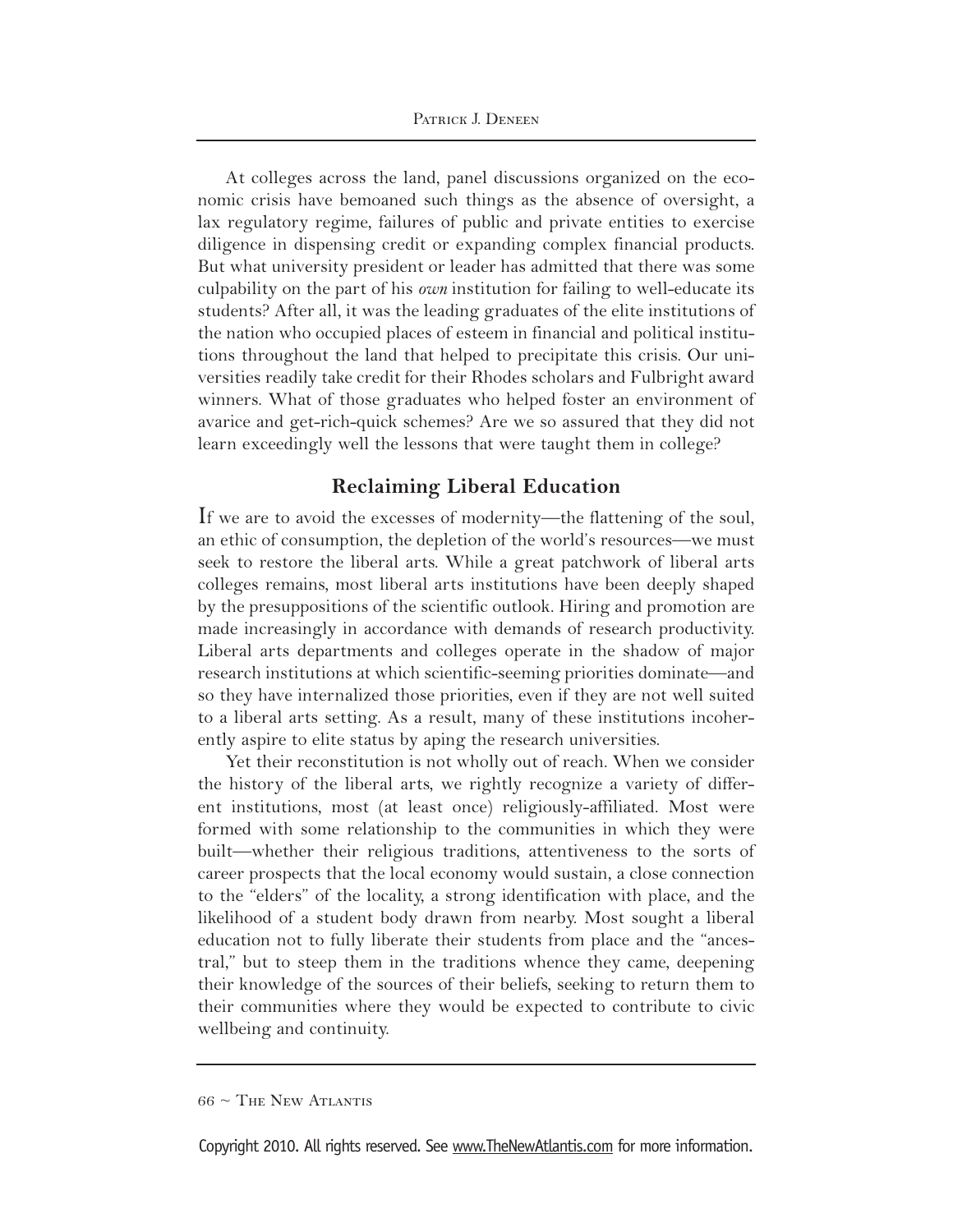Until the twentieth century, most classical liberal arts institutions founded within a religious tradition required not only knowledge of the great texts of the tradition—including and especially the Bible—but corresponding behavior that constituted a kind of "habituation" in the virtues learned in the classroom. Compulsory attendance at chapel or Mass, parietal rules, adult-supervised extracurricular activities, and required courses in moral philosophy (often taught by the president of the respective college) sought to integrate the humanistic and religious studies of the classroom with the daily lives of the students.

Based upon a classical or Christian understanding of liberty, this form of education was undertaken with an aim to pointing to our dependence not our autonomy—and the need for self-governance. As the essayist and farmer Wendell Berry has written, constraint

is not the condemnation it may seem. On the contrary, it returns us to our real condition and to our human heritage, from which our self definition as limitless animals has for too long cut us off. Every cultural and religious tradition that I know about, while fully acknowledging our animal nature, defines us specifically as *humans*—that is, as animals (if that word still applies) capable of living not only within natural limits but also within cultural limits, self-imposed. As earthly creatures, we live, because we must, within natural limits, which we may describe by such names as "earth" or "ecosystem" or "watershed" or "place." But as humans, we may elect to respond to this necessary placement by the self-restraints implied in neighborliness, stewardship, thrift, temperance, generosity, care, kindness, friendship, loyalty, and love.

An education based in a set of cultural conditions would take its lead from nature and work alongside it, through such practices as agriculture, craftsmanship, worship, story, memory, and tradition; it would not seek nature's capitulation. It would take as its fundamental responsibility the transmission of culture—not its rejection or transcendence. It would avoid the sort of deracinated philosophy recommended by an education in mere "critical thinking" and would not bend to the intellectual itinerancy demanded by our global economic system.

Finally, a restored liberal education would not be a liberation from "the ancestral" or from nature, but rather an education in the limits that culture and nature impose upon us—an education in living in ways that do not tempt us to Promethean forms of individual or generational selfaggrandizement. Particularly in an age in which we are becoming all too familiar with the consequences of living solely in and for the present,

FALL 2009/WINTER 2010  $\sim 67$